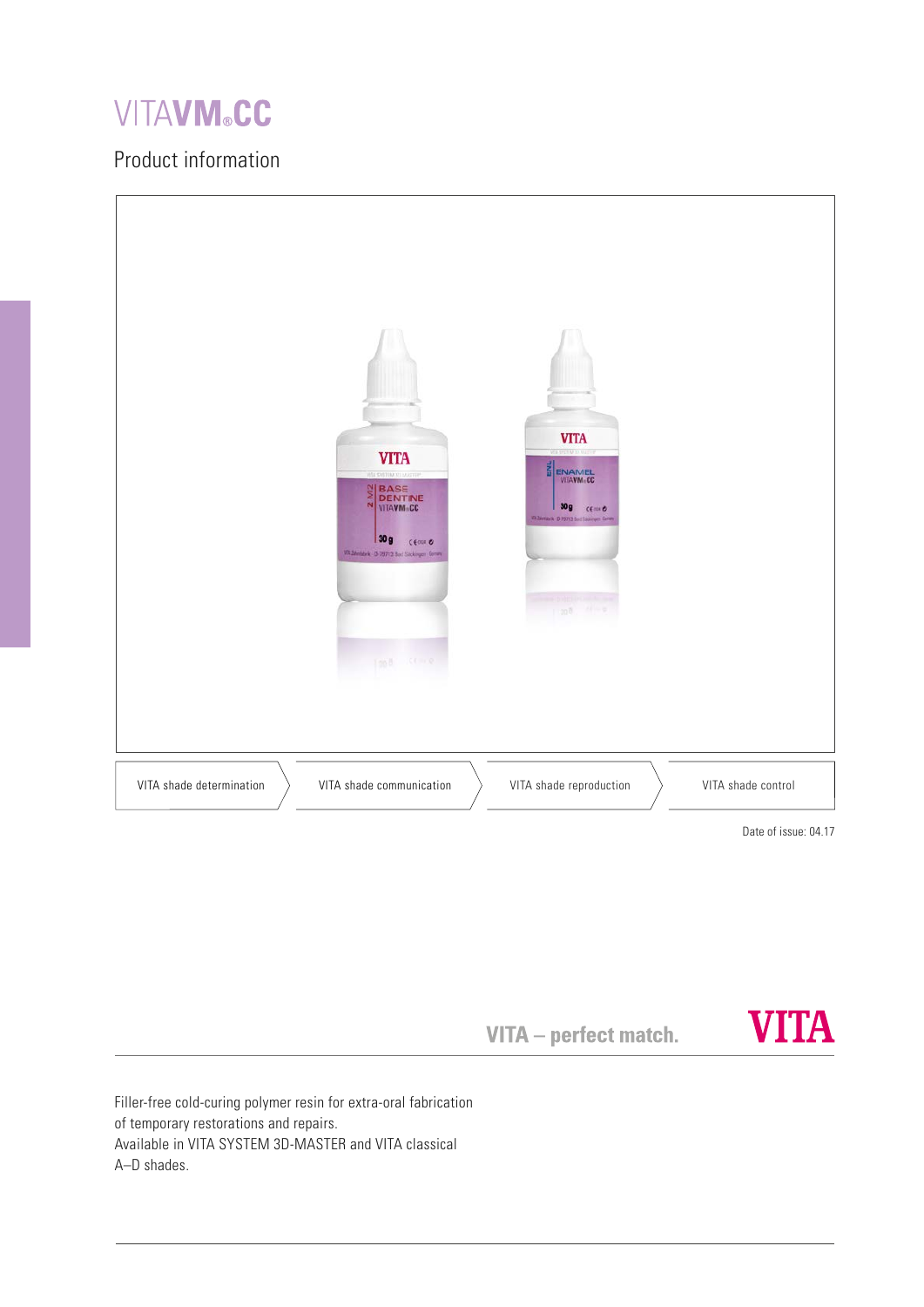# VITAVM.CC Perfectly matched to all indications



VITA VM CC is a filler-free cold-curing acrylic resin. It is the ideal material for extra-oral fabrication of temporary restorations and repairs.

#### **Indications**

- Fabrication of temporary crowns and bridges
- For fixing VITA acrylic teeth, e.g. to model casts
- Repairs
- For covering joints on combined prosthese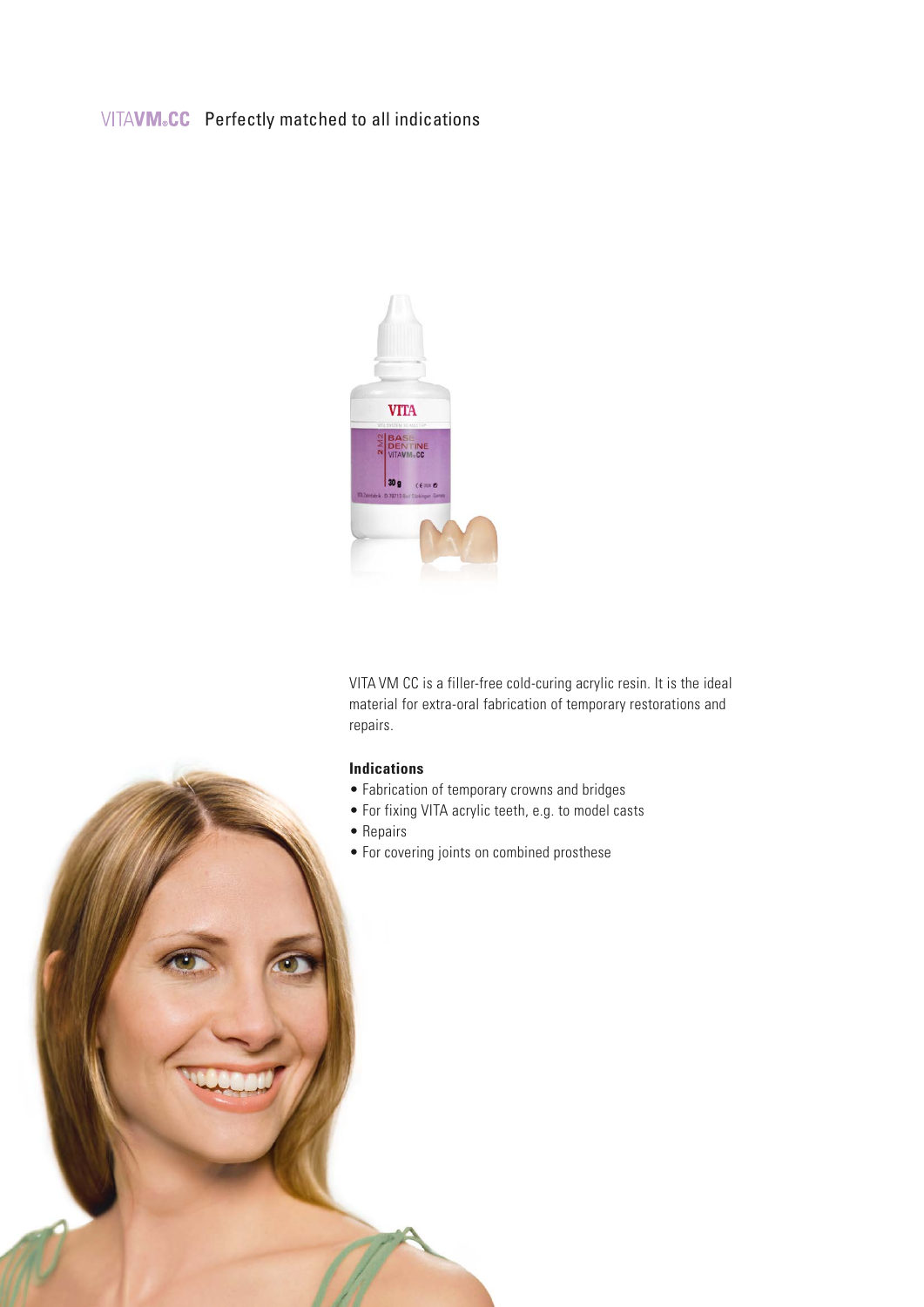### VITAVM.CC Outstanding flowability



Fig. 1: This cross-sectional view shows how the material flows evenly and bubble-free into all areas.

The selection of high quality, raw polymer materials and careful processing guarantees the excellent material properties of VITA VM CC.

#### **Easy to use**

The superb processing characteristics are tailored to the user's needs: The first-rate mixing behavior and outstanding flowability enable fast and efficient processing.

#### **Smooth surfaces**

Easy polishing and homogenous material structure creates a smooth surface that is naturally resistant to plaque.

The material allows fabrication of long-lasting, esthetic temporaries that give patients a high degree of wearing comfort.

#### **Advantages of cold-curing polymers**

- Outstanding flowability
- First-rate mixing behavior
- Easy polishing
- Greater color stability than comparable systems
- The ideal combination of bending strength and elasticity modulus ensure extreme material stability and lower fracture rates
- Bubble-free curing, with or without pressure pot



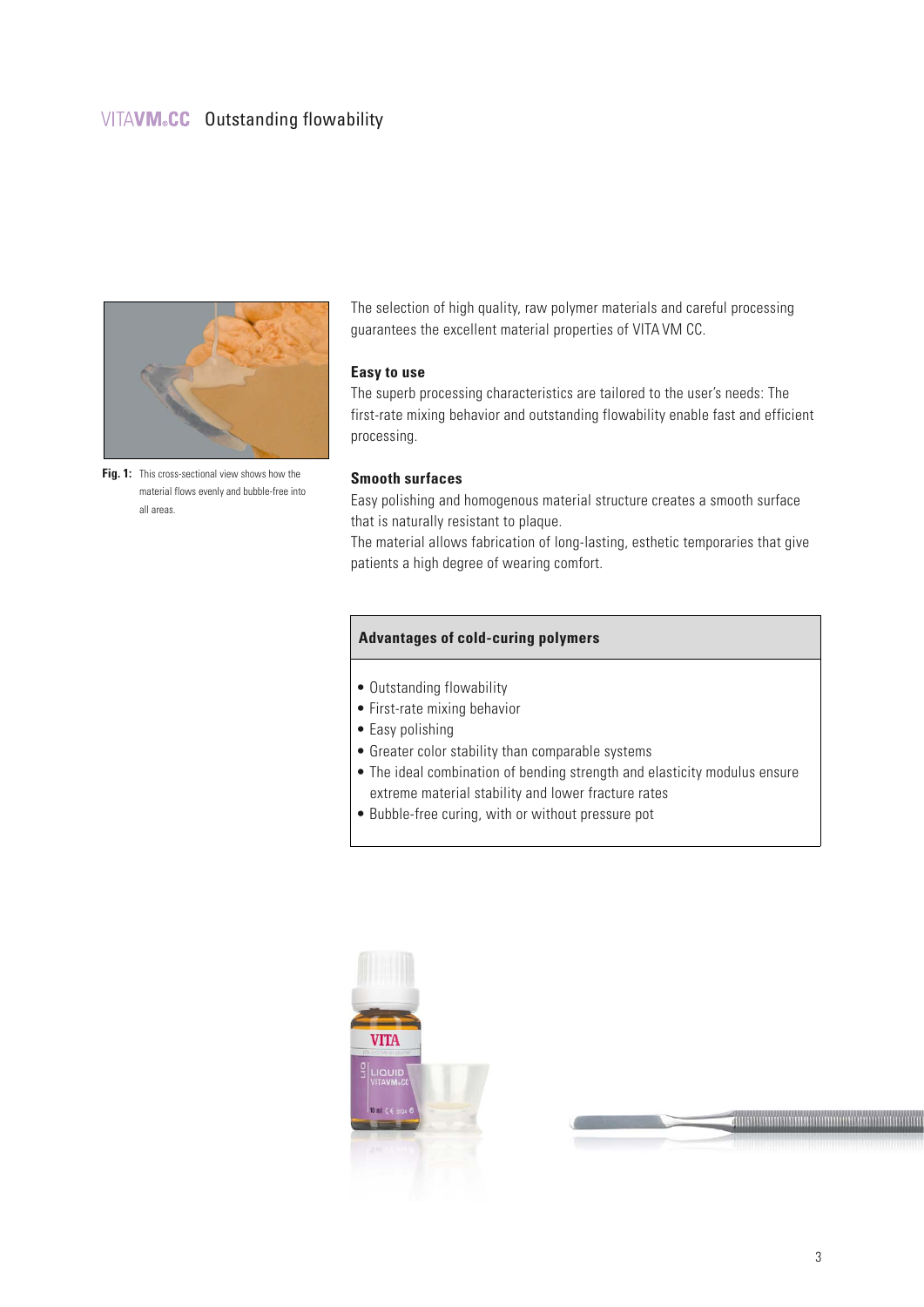# VITAVM.CC Efficient BASIC layering



## **BASIC layering**

Shade-intensive VITAVMCC BASIC layering consists of two different materials:

- BASE DENTINE
- ENAMEL

With just two different layers, the user can create a natural-looking temporary restoration.

#### **Customization**

Using the additional materials, the user can achieve natural effects and characteristics easily and authentically.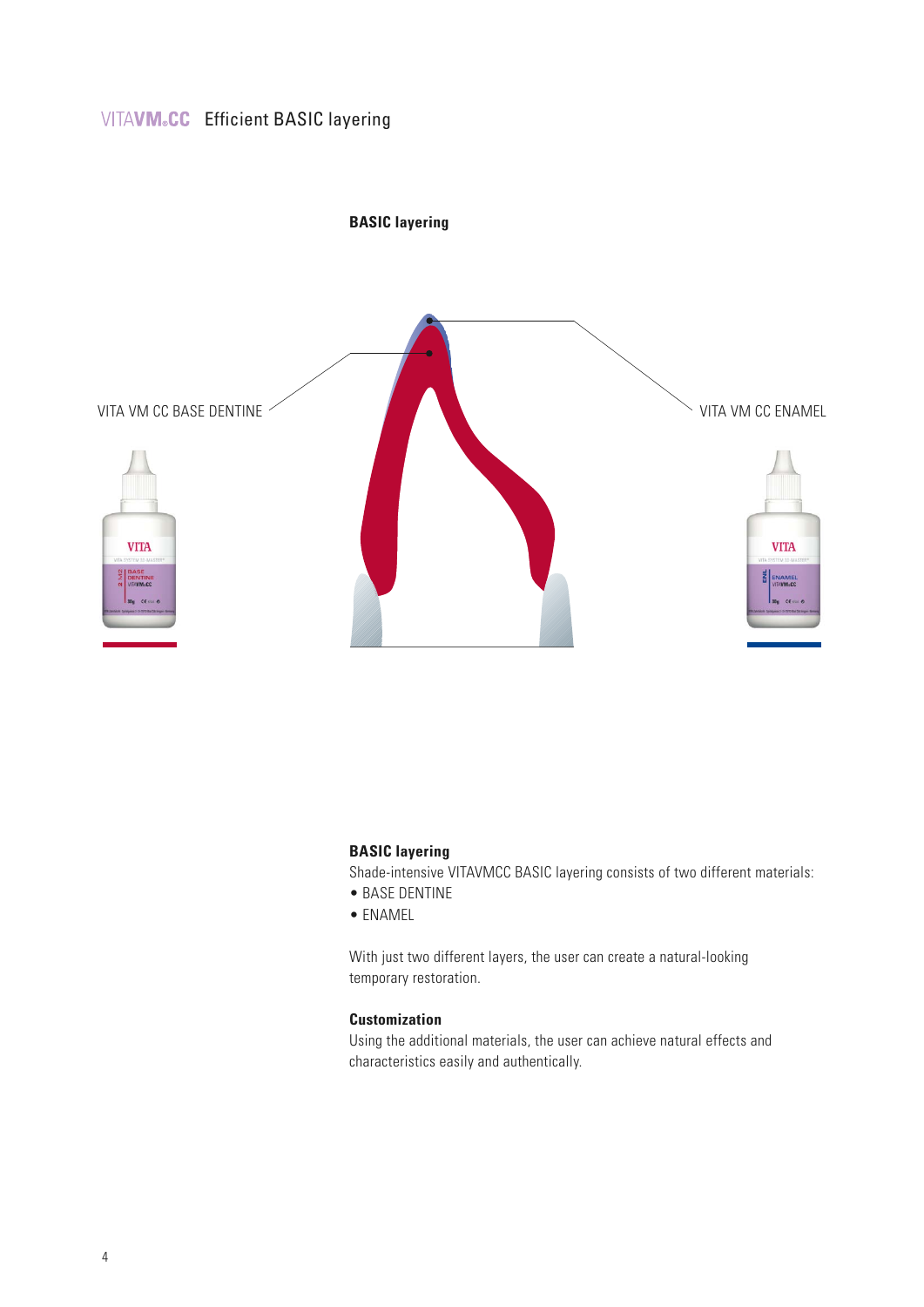### VITAVM.CC Natural esthetics



#### **The temporary restoration – a basis for success**

The temporary restoration is an important component in the treatment process of providing patients with fixed dental restorations. Its basic purpose is to protect prepared teeth and restore their esthetics and function.

When used properly, however, it does even more than that: With the



help of the temporary restoration, the optimal shaping of the final restoration can be achieved more precisely. Particularly for anterior teeth, esthetics, phonetics and function can already be enhanced using temporary restorations.

Moreover, a temporary restoration facilitates the patient's acceptance of the dental restoration, as he or she has the opportunity to get used to the new situation early on. VITA VM CC plays a vital role in all of this. Patients who receive it will be satisfied that even their temporary restoration already has such natural-looking esthetics.



**Fig. 1:** Situation before rehabilitation

**Fig. 2:** Temporary restoration and anterior shaping with VITA VM CC

**Fig. 3:** The anterior tooth situation immediately after placement. (VITA In-Ceram YZ veneered with VITAVM 9)



When shaping temporary restorations, the shape and shade can be type-matched with the help of sample teeth.

An interactive mold chart using VITA PHYSIODENS, for instance, is particularly wellsuited for determining tooth form and shade.

In this way, the patient can better imagine the future situation and assist in the selection process.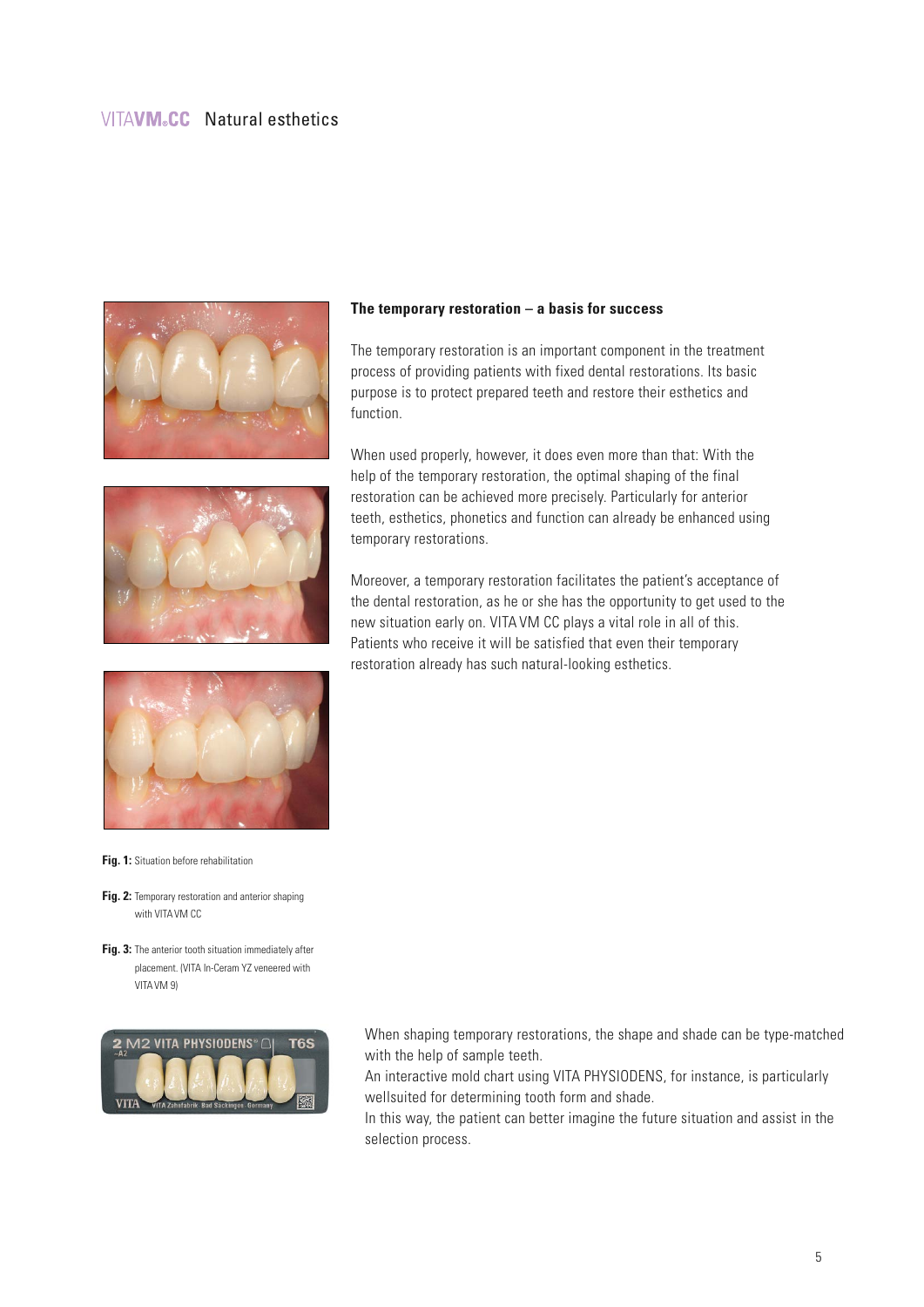| VITA VM®CC BASIC KIT 16-COLOR*<br>Basic assortment for BASIC layering                                                                                                                         |
|-----------------------------------------------------------------------------------------------------------------------------------------------------------------------------------------------|
| VITA VM®CC BASIC KIT 5-COLOR*<br>Small basic assortment for BASIC layering with less material supplied                                                                                        |
| VITA VM®CC CLASSICAL COLOR KIT<br>Supplementary assortment for VITA VM CC 3D-MASTER users who<br>would like to extend their existing assortment with VITA classical $A1 - D4$<br>(without B1) |
| VITA VM®CC PROFESSIONAL KIT**<br>For natural effects and characteristics                                                                                                                      |

\* Available in VITA SYSTEM 3D-MASTER and VITA classical A–D shades

\*\* Can be used with VITA SYSTEM 3D-MASTER and VITA classical A–D shades.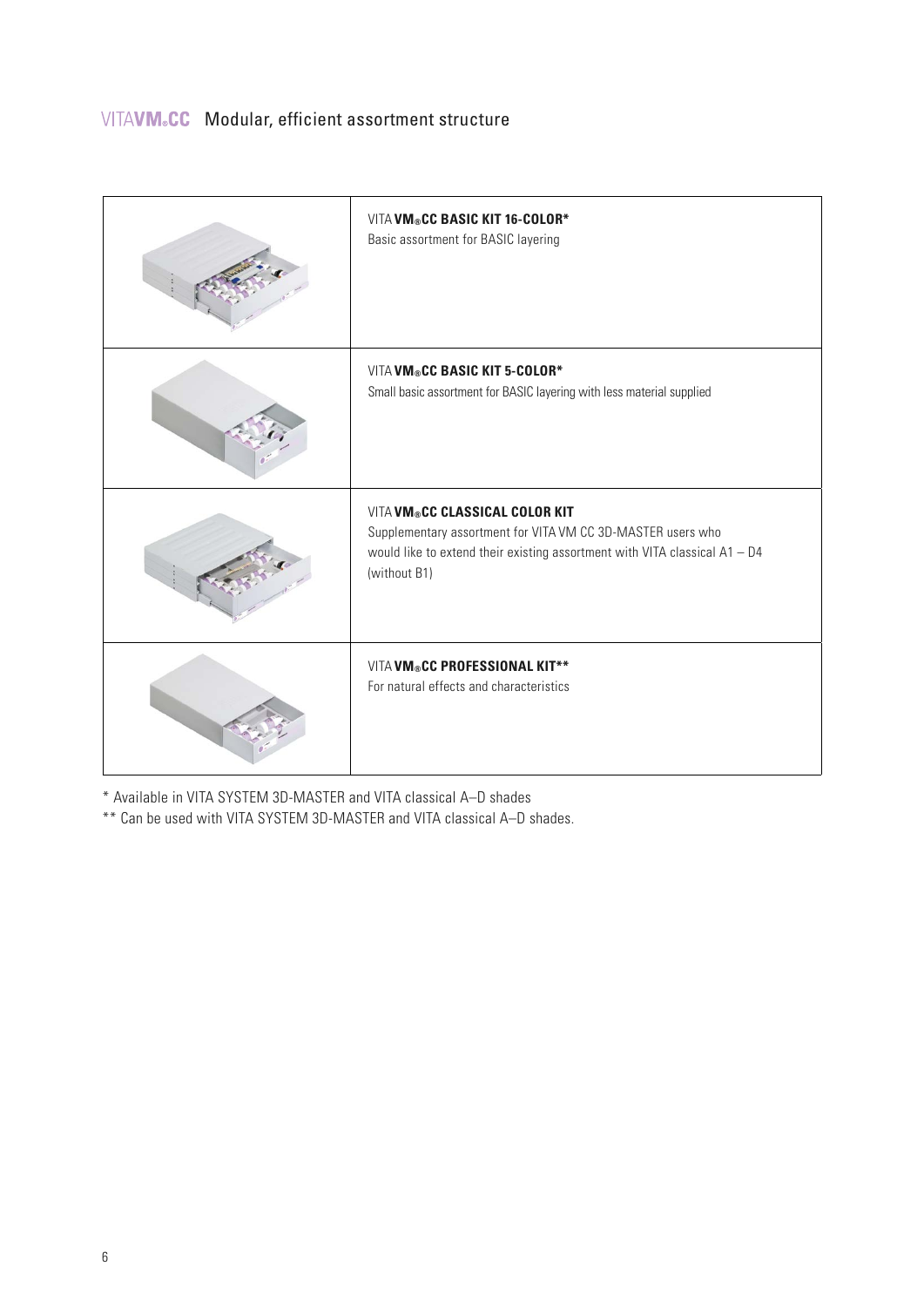|                                   | <b>VITA Easyshade® V</b><br>For digital shade determination, use VITA Easyshade V, and for visual shade<br>determination the VITA Linearguide 3D-MASTER or VITA classical A1-D4,<br>for example.                                                                                                                                                        |
|-----------------------------------|---------------------------------------------------------------------------------------------------------------------------------------------------------------------------------------------------------------------------------------------------------------------------------------------------------------------------------------------------------|
| <b>VITA</b>                       | VITA Linearguide 3D-MASTER/VITA Toothguide 3D-MASTER®<br>Select the correct tooth shade quickly and accurately with the VITA Linearguide.<br>The VITA Linearguide 3D-MASTER is an alternative to the proven VITA Toothguide<br>3D-MASTER and features a different linear arrangement of tooth shade samples<br>(tabs).                                  |
| <b>.</b><br><b>VITA</b> classical | VITA classical shade guide A1-D4<br>The original – used to determine tooth shade in VITA classical A1-D4 shades.<br>With the additional VITA Bleached Shades, reliable shade determination for bleached<br>teeth is yours for the taking.                                                                                                               |
| VITA PHYSIODENS                   | VITA acrylic teeth VITA PHYSIODENS®, VITAPAN®, VITAPAN PLUS®,<br><b>VITA LINGOFORM®</b><br>All four tooth product lines provide a perfect solution for all indications. Material<br>tried and tested over decades has been proven to display the best abrasion behavior.<br>VITAVMCC and VITA acrylic teeth can be optimally combined with one another. |
| <b>VITA</b>                       | VITACOLL <sup>®</sup> bonding agent<br>The use of VITACOLL bonding agent produces a reliable chemical bond of acrylic<br>teeth to hot and cold curing polymerisates, like VITA VM CC, for example, and<br>prevents teeth from breaking out of the denture base.                                                                                         |

For more information visit www.vita-zahnfabrik.com